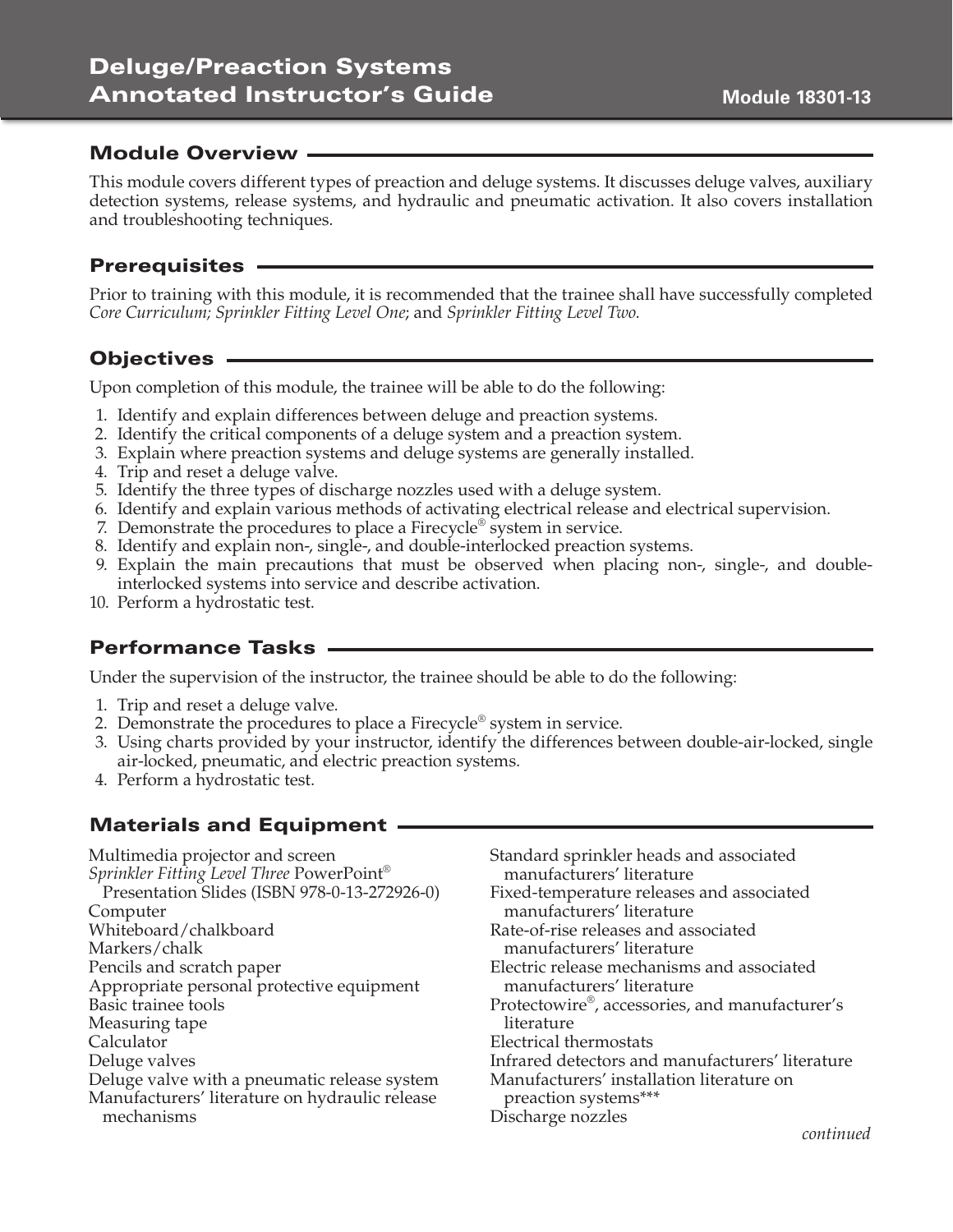Thermostatic release devices Release setting tool kit Heat-activated device Various detectors Mercury checks

Air tubing Rate compensating valve Copies of the Quick Quiz\* Module Examinations\*\* Performance Profile Sheets\*\*

- \* Located at the back of this module
- \*\* Single-module AIG purchases include the printed exam and performance task sheet. If you have purchased the perfect-bound version of this title, download these materials from the IRC using your access code.
- \*\*\* Training graphics and posters are available from major manufacturers. For example, Viking corporation produces system posters that are available by making a Viking literature request, or by contacting the local sales office. Posters that are available include:
	- •Deluge system
	- •Preaction system
	- •Surefire™ single-interlock system
	- •Firecycle® III system
	- •Foam/water deluge sprinkler system

## Safety Considerations

Ensure that trainees are equipped with appropriate personal protective equipment and know how to use it properly. This module may require that trainees visit job sites. Ensure that trainees are briefed on site safety policies prior to any site visits. This module requires trainees to work with sprinkler systems and perform hydrostatic testing. Ensure all trainees are briefed on appropriate safety procedures.

## Additional Resources

This module presents thorough resources for task training. The following resource material is suggested for further study.

*Automatic Fire Sprinkler Handbook*, Latest Edition. Quincy, MA: National Fire Protection Association.

*NFPA 13*, Latest Edition. Quincy, MA: National Fire Protection Association.

*NFPA 25*, Latest Edition. Quincy, MA: National Fire Protection Association.

*NFPA 72,* Latest Edition. Quincy, MA: National Fire Protection Association.

## Teaching Time For This Module

An outline for use in developing your lesson plan is presented below. Note that each Roman numeral in the outline equates to one session of instruction. Each session has a suggested time period of  $2\frac{1}{2}$  hours. This includes 10 minutes at the beginning of each session for administrative tasks and one 10-minute break during the session. Approximately 40 hours are suggested to cover *Deluge/Preaction Systems*. You will need to adjust the time required for hands-on activity and testing based on your class size and resources. Because laboratories often correspond to Performance Tasks, the proficiency of trainees may be noted during these exercises for Performance Testing purposes.

| Topic                                                                                                               | <b>Planned Time</b> |
|---------------------------------------------------------------------------------------------------------------------|---------------------|
| <b>Sessions I through III. Introduction; Deluge Systems</b>                                                         |                     |
| A. Introduction                                                                                                     |                     |
| <b>B.</b> Deluge Systems                                                                                            |                     |
| C. Deluge System Components Using a Fixed Piping Network                                                            |                     |
| D. Deluge Valves                                                                                                    |                     |
| E. Release Mechanisms for Deluge Systems                                                                            |                     |
| F. Hanger Connecting Units and Attachments                                                                          |                     |
| G. Detection Systems for Electric Release Mechanisms                                                                |                     |
| H. Laboratory                                                                                                       |                     |
| Have trainees practice tripping and resetting a deluge valve. This laboratory<br>corresponds to Performance Task 1. |                     |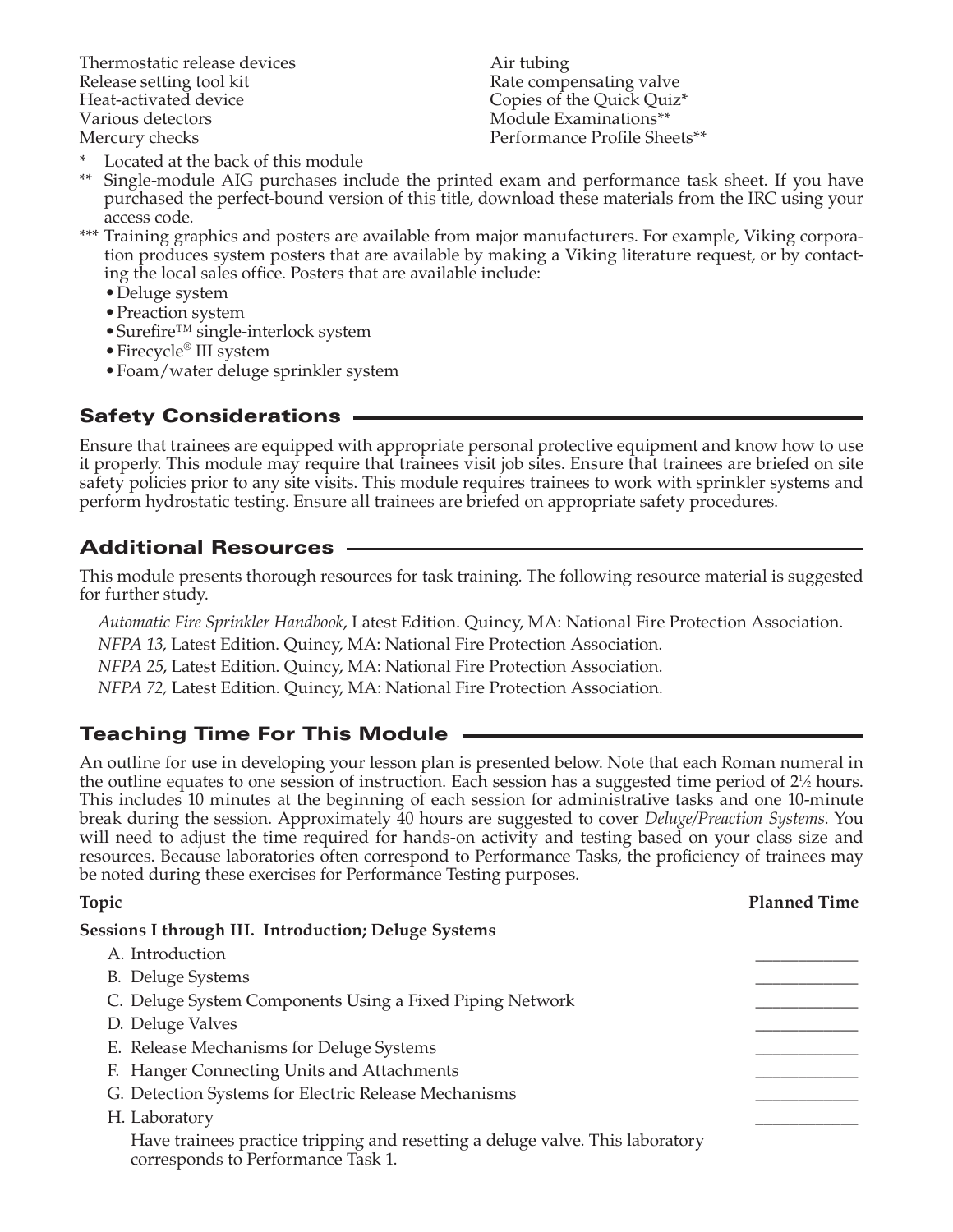| <b>Sessions IV through VI. Preaction Systems</b>                                                                                                                                                                                            |  |
|---------------------------------------------------------------------------------------------------------------------------------------------------------------------------------------------------------------------------------------------|--|
| A. Preaction Systems                                                                                                                                                                                                                        |  |
| B. Non-Interlocked Preaction Systems                                                                                                                                                                                                        |  |
| C. Single-Interlocked Preaction Systems                                                                                                                                                                                                     |  |
| D. Double-Interlocked Preaction Systems                                                                                                                                                                                                     |  |
| E. Laboratory                                                                                                                                                                                                                               |  |
| Have trainees practice identifying the differences between different types of<br>preaction systems. This laboratory corresponds to Performance Task 3.                                                                                      |  |
| Sessions VII through X. Firecyle® Systems                                                                                                                                                                                                   |  |
| A. Firecyle® Systems                                                                                                                                                                                                                        |  |
| <b>B.</b> Core System Components                                                                                                                                                                                                            |  |
| C. System Components                                                                                                                                                                                                                        |  |
| D. Maintenance                                                                                                                                                                                                                              |  |
| E. Firecyle® III                                                                                                                                                                                                                            |  |
| F. Laboratory                                                                                                                                                                                                                               |  |
| Have trainees practice demonstrating the procedures to put a Firecyle® system<br>in service. This laboratory corresponds to Performance Task 2.                                                                                             |  |
| Sessions XI through XV. Trim; Installation Techniques; Troubleshooting                                                                                                                                                                      |  |
| A. Packaged Trim and Packaged Systems                                                                                                                                                                                                       |  |
| <b>B.</b> Installation Precautions                                                                                                                                                                                                          |  |
| C. Preparation for Hydrostatic Testing                                                                                                                                                                                                      |  |
| D. Hydrostatic Test Demonstration                                                                                                                                                                                                           |  |
| E. Laboratory                                                                                                                                                                                                                               |  |
| Have trainees practice performing a hydrostatic test. This laboratory corresponds<br>to Performance Task 4.                                                                                                                                 |  |
| F. Troubleshooting Auxiliary Detection Systems                                                                                                                                                                                              |  |
| <b>Session XVI. Review and Testing</b>                                                                                                                                                                                                      |  |
| A. Module Review                                                                                                                                                                                                                            |  |
| <b>B.</b> Module Examination                                                                                                                                                                                                                |  |
| 1. Trainees must score 70% or higher to receive recognition from NCCER.                                                                                                                                                                     |  |
| 2. Record the testing results on Training Report Form 200, and submit<br>the results to the Training Program Sponsor.                                                                                                                       |  |
| C. Performance Testing                                                                                                                                                                                                                      |  |
| 1. Trainees must perform each task to the satisfaction of the instructor to receive<br>recognition from NCCER. If applicable, proficiency noted during laboratory<br>exercises can be used to satisfy the Performance Testing requirements. |  |
| 2. Record the testing results on Training Report Form 200, and submit the<br>results to the Training Program Sponsor.                                                                                                                       |  |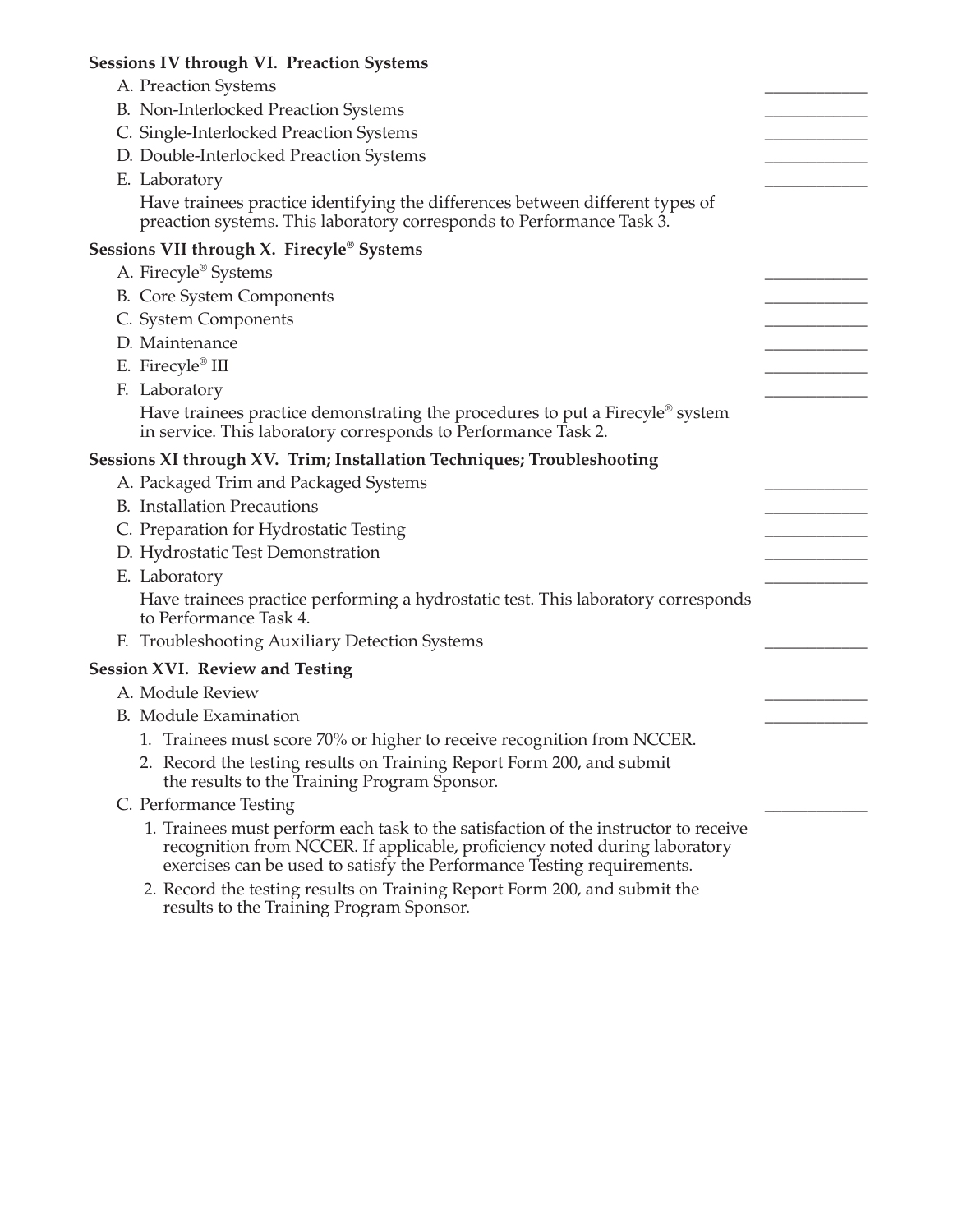# **Standpipes** Annotated Instructor's Guide

### Module Overview ·

This module identifies and explains wet and dry standpipes; describes standpipe sizing, classification, and building codes; and reviews standards that must be followed for installation. It explains fire department connections, sleeves, bracing, and fire stopping.

#### Prerequisites

Prior to training with this module, it is recommended that the trainee shall have successfully completed *Core Curriculum; Sprinkler Fitting Level One; Sprinkler Fitting Level Two;* and *Sprinkler Fitting Level Three,*  Module 18301-13.

### Objectives

Upon completion of this module, the trainee will be able to do the following:

- 1. Identify the different types and classifications of standpipes.
- 2. Explain the requirements for standpipes for buildings under construction.
- 3. Explain the basic requirements for sizing standpipes hydraulically and by schedule.
- 4. Describe a hose rack assembly and how it works.
- 5. Describe roof manifolds.
- 6. Identify and explain fire department connections.
- 7. Identify types of hose valves and adapters.
- 8. Demonstrate flow test procedures used to validate minimum pressure and flow capability.
- 9. Identify, test, and adjust a pressure-reducing valve (PRV).
- 10. Demonstrate LINK-SEAL® installation procedures.

## Performance Tasks

Under the supervision of the instructor, the trainee should be able to do the following:

- 1. Identify differences in valve size between Class I, II, and III standpipes.
- 2. Demonstrate flow test procedures used to validate minimum pressure and flow capability.
- 3. Identify standpipe components from schematics.
- 4. Pull hoses out of a cabinet and reassemble.
- 5. Identify different types of valves.
- 6. Adjust a PRV.

## Materials and Equipment

Multimedia projector and screen *Sprinkler Fitting Level Three* PowerPoint® Presentation Slides (ISBN 978-0-13-272926-0) Computer Whiteboard/chalkboard Markers/chalk Pencils and scratch paper Appropriate personal protective equipment Basic trainee tools Measuring tape Calculator

Standpipe schematics *NFPA 14* Building and fire codes Hose racks **Cabinets** Roof manifolds Fire department connections Various styles of hose valves Pressure-reducing valves and manufacturers' literature **Sleeves** 

**Module 18302-13**

*continued*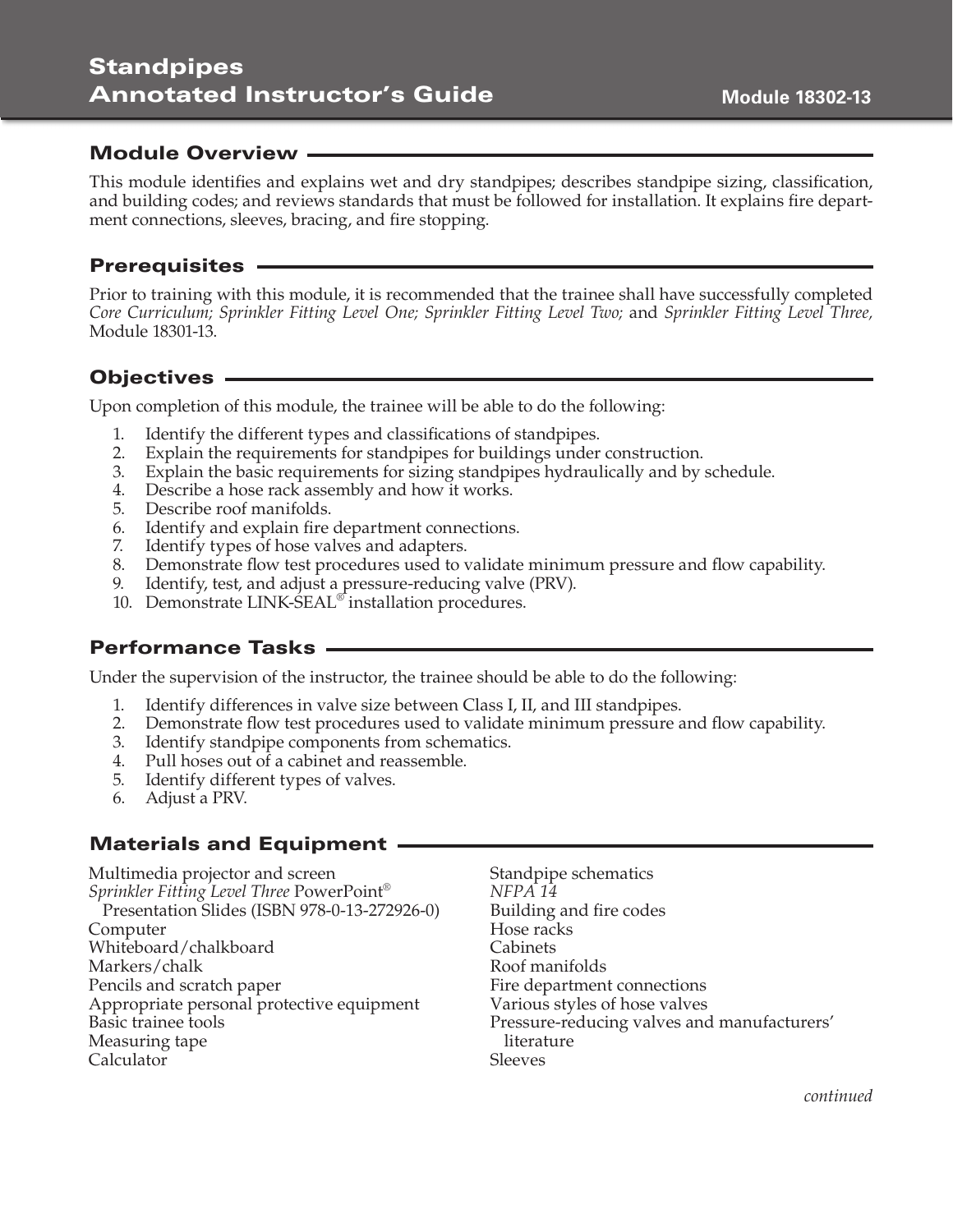Clamps Sway bracing Link-Seal® assembly and instructions Copies of the Quick Quiz\* Module Examinations\*\* Performance Profile Sheets\*\*

- \* Located at the back of this module
- \*\*Single-module AIG purchases include the printed exam and performance task sheet. If you have purchased the perfect-bound version of this title, download these materials from the IRC using your access code.

## Safety Considerations

Ensure that trainees are equipped with appropriate personal protective equipment and know how to use it properly. This module may require that trainees visit job sites. Ensure that trainees are briefed on site safety policies prior to any site visits. This module requires trainees to work with sprinkler systems and pressure reducing valves. Ensure all trainees are briefed on appropriate safety procedures.

## Additional Resources

This module presents thorough resources for task training. The following resource material is suggested for further study.

- *Automatic Fire Sprinkler Handbook*, Latest Edition. Quincy, MA: National Fire Protection Association.
- *NFPA 13*, Latest Edition. Quincy, MA: National Fire Protection Association.
- *NFPA 14*, Latest Edition. Quincy, MA: National Fire Protection Association.
- *NFPA Fire Protection & Fire Service Reference Directory,* Latest Edition. Quincy, MA: National Fire Protection Association.
- *Underwriters Laboratories Fire Protection Equipment Directory*, Northbrook, IL: Underwriters Laboratories Inc.

## Teaching Time For This Module

An outline for use in developing your lesson plan is presented below. Note that each Roman numeral in the outline equates to one session of instruction. Each session has a suggested time period of  $2\frac{1}{2}$  hours. This includes 10 minutes at the beginning of each session for administrative tasks and one 10-minute break during the session. Approximately 25 hours are suggested to cover *Standpipes*. You will need to adjust the time required for hands-on activity and testing based on your class size and resources. Because laboratories often correspond to Performance Tasks, the proficiency of trainees may be noted during these exercises for Performance Testing purposes.

| Topic                                                                                                                                                        | <b>Planned Time</b> |
|--------------------------------------------------------------------------------------------------------------------------------------------------------------|---------------------|
| Sessions I and II. Introduction and Standpipe Classification                                                                                                 |                     |
| A. Introduction                                                                                                                                              |                     |
| B. Standpipes                                                                                                                                                |                     |
| C. Standpipe Classification                                                                                                                                  |                     |
| D. Laboratory                                                                                                                                                |                     |
| Have trainees practice identifying standpipe components from schematics.<br>This laboratory corresponds to Performance Task 3.                               |                     |
| E. Standpipe System Types                                                                                                                                    |                     |
| F. Standpipe Sizing                                                                                                                                          |                     |
| G. Laboratory                                                                                                                                                |                     |
| Have trainees practice identifying differences in valve sizes between Class I, II,<br>and III standpipes. This laboratory corresponds to Performance Task 1. |                     |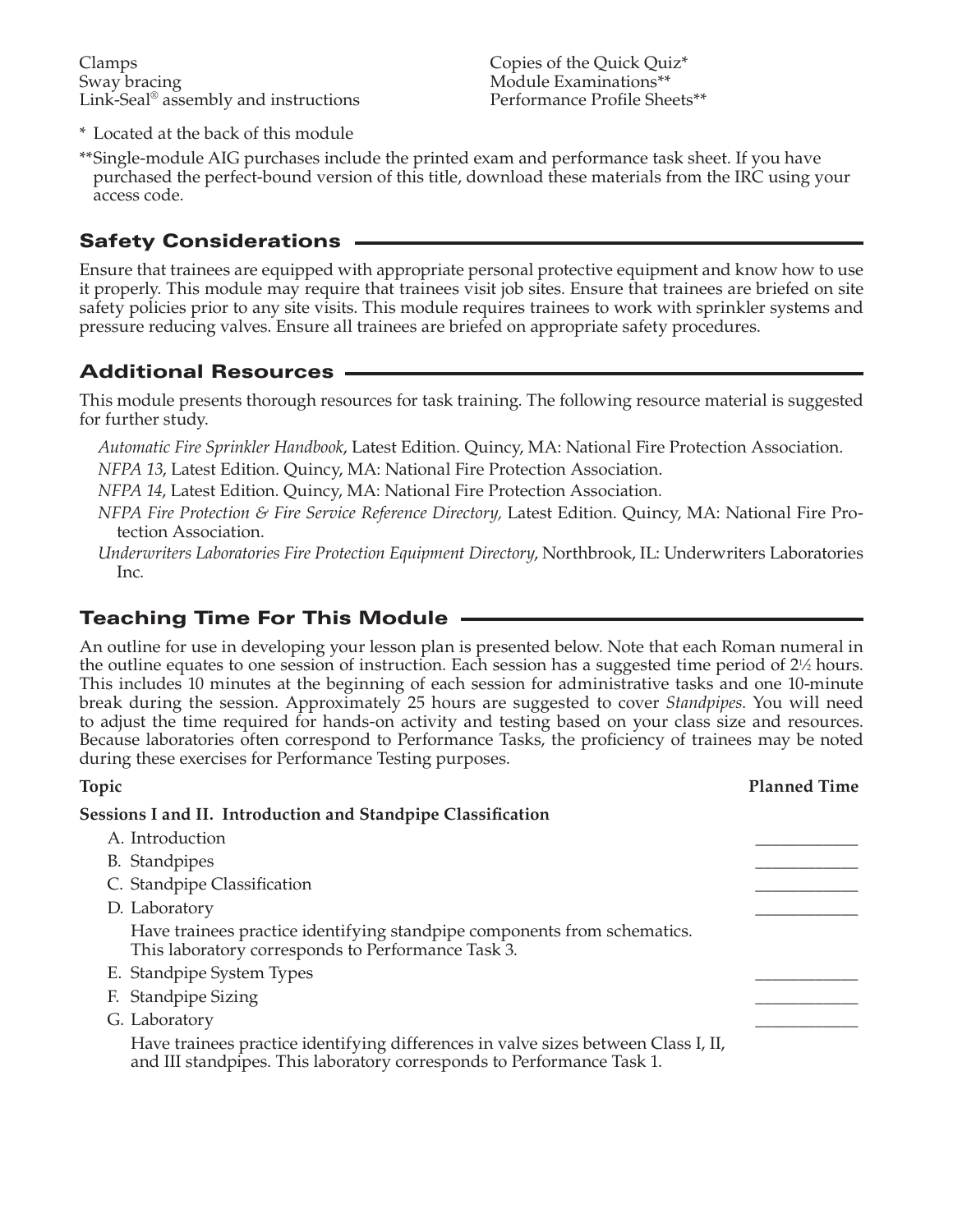# **Sessions III and IV. Testing**

| A. Test Risers, Drains, and Main Drain Test Connections                                                                                                                                                                                        |  |
|------------------------------------------------------------------------------------------------------------------------------------------------------------------------------------------------------------------------------------------------|--|
| <b>B.</b> Hydrostatic Tests                                                                                                                                                                                                                    |  |
| C. Flow Tests                                                                                                                                                                                                                                  |  |
| D. Laboratory                                                                                                                                                                                                                                  |  |
| Have trainees practice demonstrating flow test procedures. This laboratory<br>corresponds to Performance Task 2.                                                                                                                               |  |
| E. Minimum Flow Capability                                                                                                                                                                                                                     |  |
| <b>Session V. Standpipe Requirements</b>                                                                                                                                                                                                       |  |
| A. Standpipe Requirement Sources                                                                                                                                                                                                               |  |
| <b>B.</b> Standpipe Requirements                                                                                                                                                                                                               |  |
| C. Standpipe Installation                                                                                                                                                                                                                      |  |
| <b>Session VI. Standpipe Appurtenances, Part One</b>                                                                                                                                                                                           |  |
| A. Hose Racks                                                                                                                                                                                                                                  |  |
| <b>B.</b> Cabinets                                                                                                                                                                                                                             |  |
| C. Laboratory                                                                                                                                                                                                                                  |  |
| Have trainees practice pulling hoses out of cabinets and reassembling them. This<br>laboratory corresponds to Performance Task 4.                                                                                                              |  |
| D. Roof Manifold                                                                                                                                                                                                                               |  |
| E. Fire Department Connections                                                                                                                                                                                                                 |  |
| <b>Sessions VII and VIII. Standpipe Appurtenances, Part Two</b>                                                                                                                                                                                |  |
| A. Valves                                                                                                                                                                                                                                      |  |
| B. Laboratory                                                                                                                                                                                                                                  |  |
| Have trainees practice identifying different types of valves. This laboratory<br>corresponds to Performance Task 5.                                                                                                                            |  |
| C. Pressure-Reducing Valves                                                                                                                                                                                                                    |  |
| D. Laboratory                                                                                                                                                                                                                                  |  |
| Have trainees practice adjusting a PRV. This laboratory corresponds to<br>Performance Task 6.                                                                                                                                                  |  |
| Session IX.  Sleeves, Clamps, Sway Bracing, and Link-Seal® $\,$                                                                                                                                                                                |  |
| A. Sleeves                                                                                                                                                                                                                                     |  |
| B. Clamps                                                                                                                                                                                                                                      |  |
| C. Earthquake Protection                                                                                                                                                                                                                       |  |
| D. Link-Seal®                                                                                                                                                                                                                                  |  |
| <b>Session X. Review and Testing</b>                                                                                                                                                                                                           |  |
| A. Module Review                                                                                                                                                                                                                               |  |
| <b>B.</b> Module Examination                                                                                                                                                                                                                   |  |
| 1. Trainees must score 70% or higher to receive recognition from NCCER.                                                                                                                                                                        |  |
| 2. Record the testing results on Training Report Form 200, and submit the<br>results to the Training Program Sponsor.                                                                                                                          |  |
| C. Performance Testing                                                                                                                                                                                                                         |  |
| 1. Trainees must perform each task to the satisfaction of the instructor<br>to receive recognition from NCCER. If applicable, proficiency noted<br>during laboratory exercises can be used to satisfy the Performance<br>Testing requirements. |  |
| 2. Record the testing results on Training Report Form 200, and submit<br>the results to the Training Program Sponsor.                                                                                                                          |  |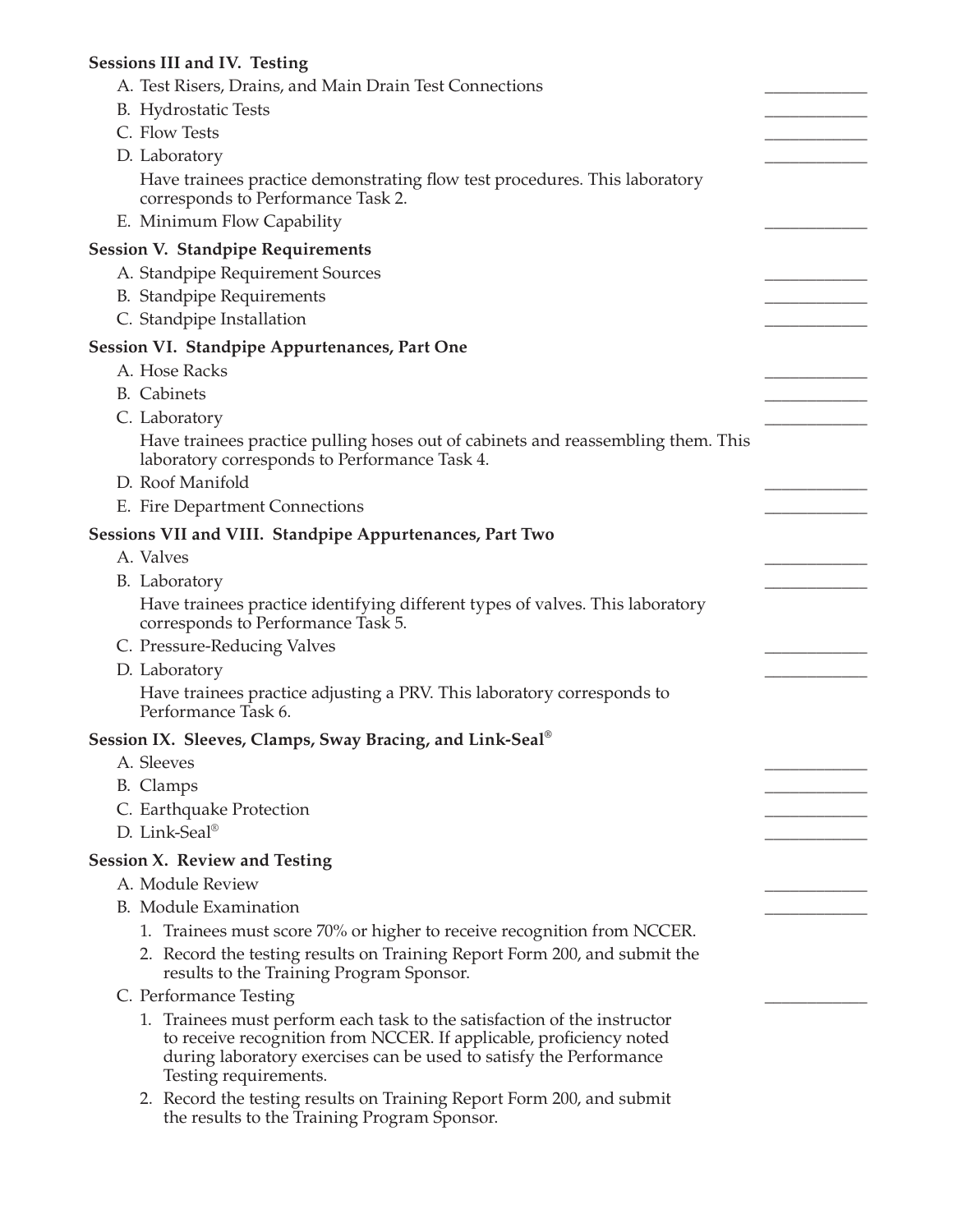# Water Supplies Annotated Instructor's Guide

### Module Overview

This module identifies the chemical and physical properties of water and covers the different water supplies available for automatic sprinkler systems. It describes the types of tanks, water main configurations, flow test procedures, system meters, fire department connections, and split pit requirements.

#### Prerequisites

Prior to training with this module, it is recommended that the trainee shall have successfully completed *Core Curriculum*; *Sprinkler Fitting Level One*; *Sprinkler Fitting Level Two*; and *Sprinkler Fitting Level Three*, Modules 18301-13 and 18302-13.

### Objectives

Upon completion of this module, the trainee will be able to do the following:

- 1. Recognize federal, state, and jurisdictional requirements for supply and disposal of fire sprinkler system water.
- 2. Identify different water supplies for automatic sprinkler systems.
- 3. Explain the three qualities that are critical to the water supply for fire sprinkler systems.
- 4. Identify types of water storage and explain their usage.
- 5. Describe different water main configurations.
- 6. Perform flow test procedures.
- 7. Plot residual and static pressure on a graph.
- 8. Read a flow test results sheet and determine the number of outlets flowed, hydrant outlet size, and static and residual pressure.
- 9. Fill out a flow test summary sheet.
- 10. Identify and describe backflow preventers and methods of installation.
- 11. Identify and describe meters used in fire sprinkler systems.

### Performance Tasks

Under the supervision of the instructor, the trainee should be able to do the following:

- 1. Perform flow test procedures.
- 2. Plot residual and static pressure on a graph.
- 3. Read a flow test results sheet and determine the number of outlets flowed, hydrant outlet size, and static and residual pressure.
- 4. Fill out a flow test summary sheet.

### Materials and Equipment .

Multimedia projector and screen *Sprinkler Fitting Level Three* PowerPoint® Presentation Slides (ISBN 978-0-13-272926-0) Computer Whiteboard/chalkboard Markers/chalk Pencils and scratch paper Appropriate personal protective equipment Basic trainee tools

Measuring tape Calculator Standpipe schematics Hydrant wrenches Tapped hydrant caps Air chambers Detector check valves Backflow preventers Check valve assembly **Module 18303-13**

*continued*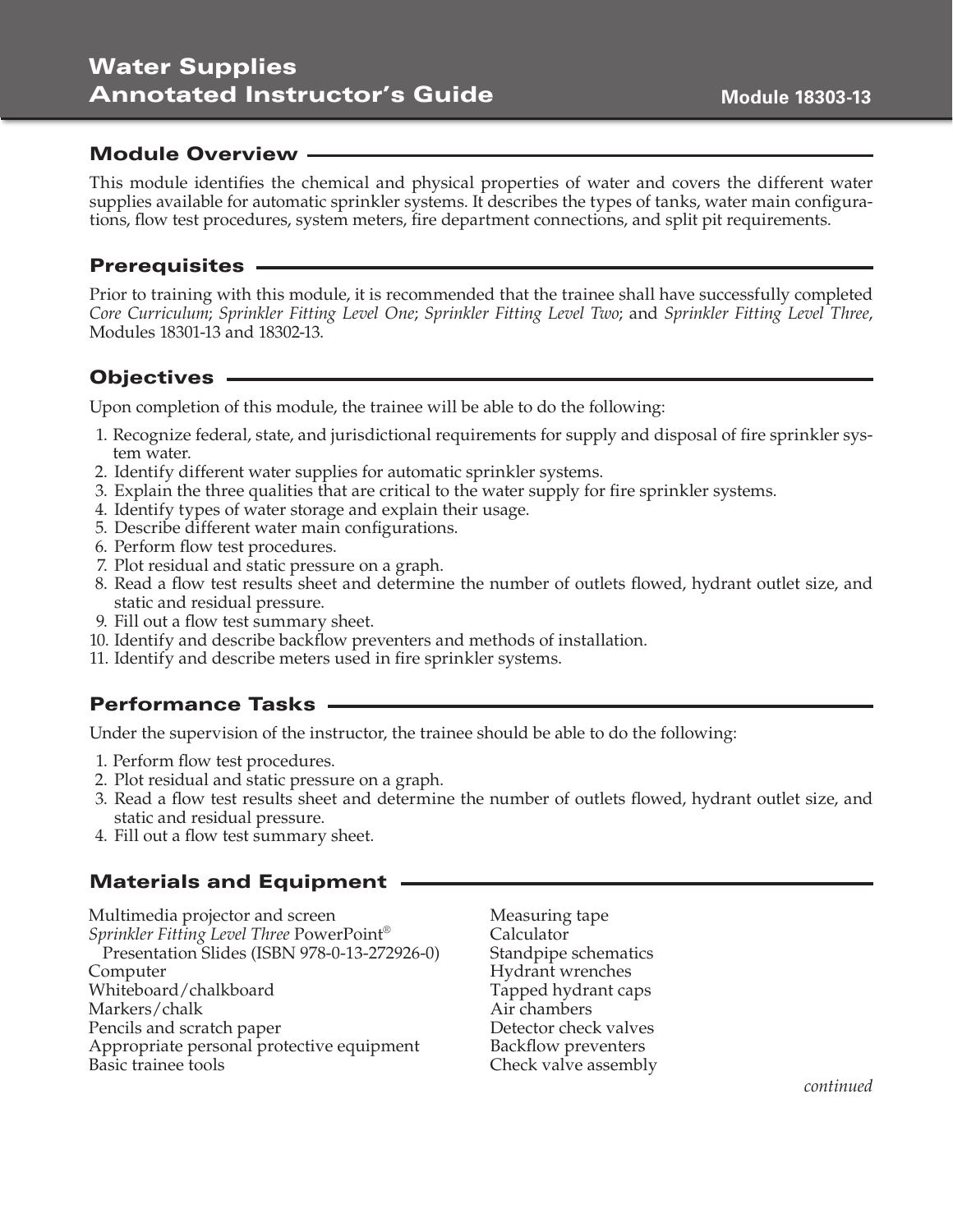Water supply maps Fire department connections Municipal water supply map Flow test reports Pitot tubes Static/residual pressure gauges Pitot tube pressure gauges

Hydrant diffusers Disc-type meter Compound meter Turbine meter Copies of the Quick Quizzes\* Module Examinations\*\* Performance Profile Sheets\*\*

- \* Located at the back of this module.
- \*\* Single-module AIG purchases include the printed exam and performance task sheet. If you have purchased the perfect-bound version of this title, download these materials from the IRC using your access code.

## Safety Considerations

Ensure that trainees are equipped with appropriate personal protective equipment and know how to use it properly. This module may require that trainees visit job sites. Ensure that trainees are briefed on site safety policies prior to any site visits. This module requires trainees to work with sprinkler systems. Ensure all trainees are briefed on appropriate safety procedures.

## Additional Resources

This module presents thorough resources for task training. The following resource material is suggested for further study.

*Automatic Fire Sprinkler Handbook*, Latest Edition. Quincy, MA: National Fire Protection Association.

*Manual M-14*, Latest Edition. Denver, CO: American Water Works Association.

*NFPA 13*, Latest Edition. Quincy, MA: National Fire Protection Association.

*NFPA 22*, *Standard for Water Tanks for Private Fire Protection*, Latest Edition. Quincy, MA: National Fire Protection Association.

*Recommended Practice for Backflow Prevention and Cross-Connection Control*, Latest Edition. Norwood, MA: FM Global Engineering & Research.

## Teaching Time For This Module

An outline for use in developing your lesson plan is presented below. Note that each Roman numeral in the outline equates to one session of instruction. Each session has a suggested time period of  $2\frac{1}{2}$  hours. This includes 10 minutes at the beginning of each session for administrative tasks and one 10-minute break during the session. Approximately 15 hours are suggested to cover *Water Supplies*. You will need to adjust the time required for hands-on activity and testing based on your class size and resources. Because laboratories often correspond to Performance Tasks, the proficiency of trainees may be noted during these exercises for Performance Testing purposes.

| Topic                                                    | <b>Planned Time</b> |
|----------------------------------------------------------|---------------------|
| <b>Sessions I and II. Introduction to Water Supplies</b> |                     |
| A. Introduction                                          |                     |
| <b>B.</b> Water Chemistry                                |                     |
| C. Water Supplies                                        |                     |
| D. Tank Types                                            |                     |
| E. Infrastructure                                        |                     |
|                                                          |                     |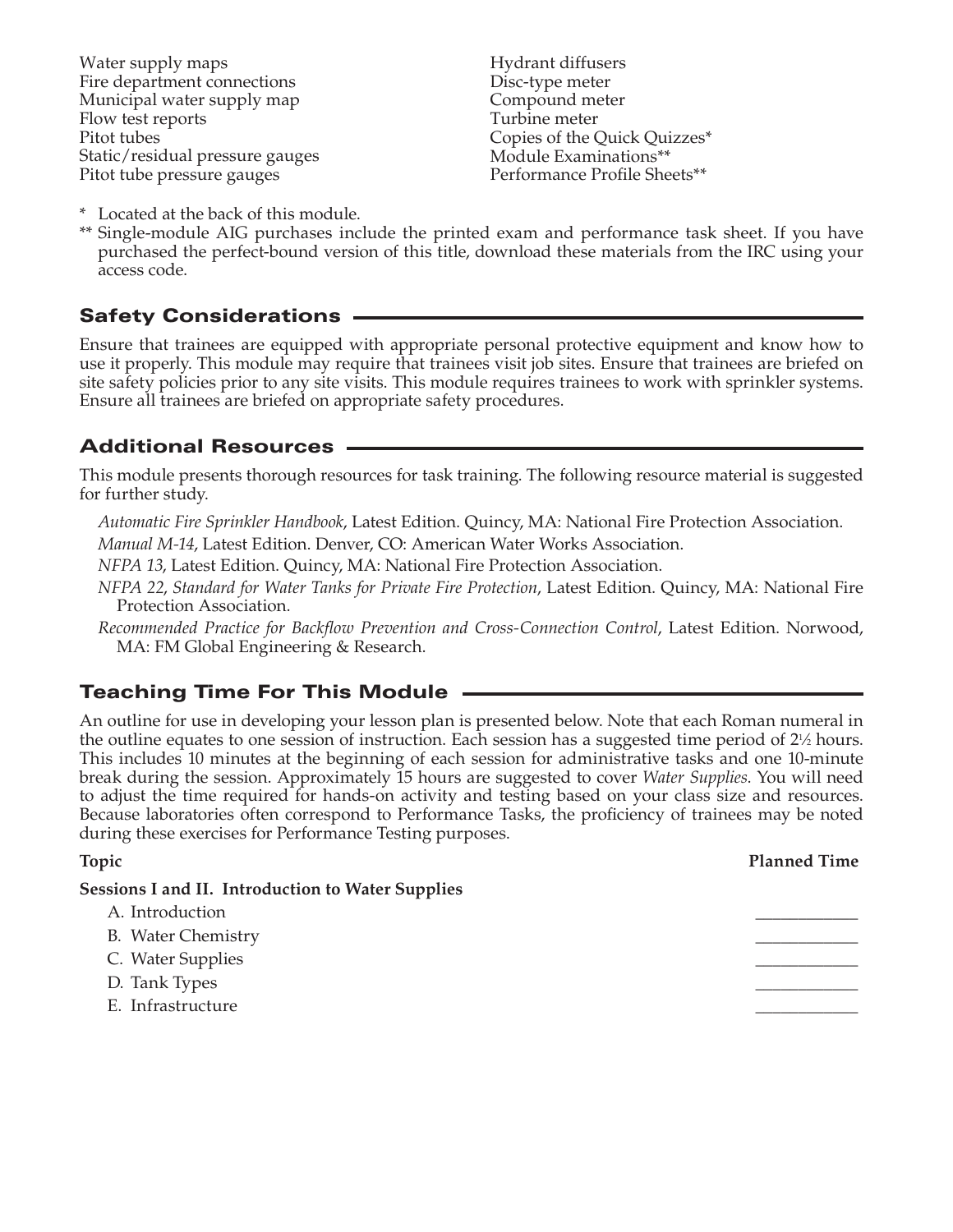### **Sessions III and IV. Testing**

| A. Measuring Water Supply Capability                                                                                                                                                                                                           |  |
|------------------------------------------------------------------------------------------------------------------------------------------------------------------------------------------------------------------------------------------------|--|
| <b>B.</b> Flow Tests                                                                                                                                                                                                                           |  |
| C. Laboratory                                                                                                                                                                                                                                  |  |
| Have trainees practice performing flow test procedures. This laboratory<br>corresponds to Performance Task 1.                                                                                                                                  |  |
| D. Plotting Information                                                                                                                                                                                                                        |  |
| E. Laboratory                                                                                                                                                                                                                                  |  |
| Have trainees practice plotting residual and static pressure on a graph. This<br>laboratory corresponds to Performance Task 2.                                                                                                                 |  |
| F. Laboratory                                                                                                                                                                                                                                  |  |
| Have trainees practice reading a flow test results sheet, determining the number<br>of outlets flowed, hydrant outlet size, and static and residual pressure.<br>This laboratory corresponds to Performance Task 3.                            |  |
| G. Laboratory                                                                                                                                                                                                                                  |  |
| Have trainees practice filling out a flow test summary sheet. This laboratory<br>corresponds to Performance Task 4.                                                                                                                            |  |
| <b>Session V. Water Supply Appurtenances</b>                                                                                                                                                                                                   |  |
| A. Water Purveyor                                                                                                                                                                                                                              |  |
| <b>B.</b> Meters                                                                                                                                                                                                                               |  |
| C. Detector Check Valves                                                                                                                                                                                                                       |  |
| D. Backflow Preventers                                                                                                                                                                                                                         |  |
| E. Fire Department Connections                                                                                                                                                                                                                 |  |
| F. Pits                                                                                                                                                                                                                                        |  |
| <b>Session VI. Review and Testing</b>                                                                                                                                                                                                          |  |
| A. Module Review                                                                                                                                                                                                                               |  |
| <b>B.</b> Module Examination                                                                                                                                                                                                                   |  |
| 1. Trainees must score 70% or higher to receive recognition from NCCER.                                                                                                                                                                        |  |
| 2. Record the testing results on Training Report Form 200, and submit<br>the results to the Training Program Sponsor.                                                                                                                          |  |
| C. Performance Testing                                                                                                                                                                                                                         |  |
| 1. Trainees must perform each task to the satisfaction of the instructor to<br>receive recognition from NCCER. If applicable, proficiency noted during<br>laboratory exercises can be used to satisfy the Performance Testing<br>requirements. |  |

 2. Record the testing results on Training Report Form 200, and submit the results to the Training Program Sponsor.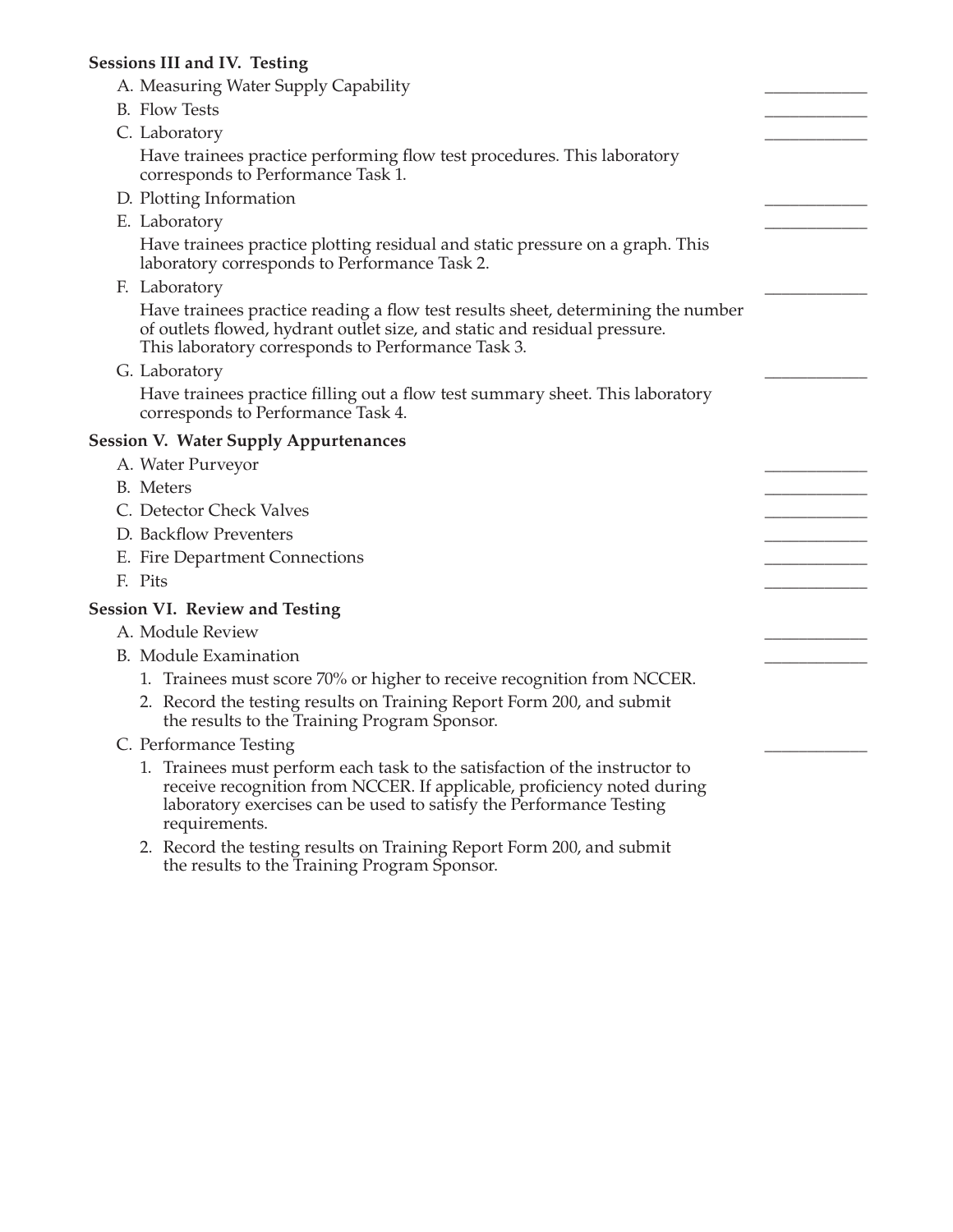### Module Overview ·

This module identifies and explains various fire pump systems, pumps, and drivers, controllers, and sensing lines. It describes supervision and project requirement checklists. Testing, maintenance, and troubleshooting are discussed, as well as inspection and maintenance in existing pump rooms and frequently encountered problems.

#### **Prerequisites -**

Prior to training with this module, it is recommended that the trainee shall have successfully completed *Core Curriculum*; *Sprinkler Fitting Level One*; *Sprinkler Fitting Level Two*; and *Sprinkler Fitting Level Three*, Modules 18301-13 through 18303-13.

### Objectives

Upon completion of this module, the trainee will be able to do the following:

- 1. Explain the basic components and types that make up a fire pump system.
- 2. Identify the NFPA standard that covers the installation of fire pumps.
- 3. Explain the minimum residual pressure in pounds per square inch (psi) that can be used when pumping from a municipal water supply.
- 4. Convert pressure ratings from psi to feet of head and vice versa.
- 5. Explain how to set and align a pump.
- 6. Discuss the different types of and requirements for fire pump controllers.
- 7. Discuss monitoring requirements for fire pumps.
- 8. Describe acceptance testing of fire pumps.
- 9. Perform a mechanical check of a fire pump system.
- 10. Measure the flow of a system.
- 11. Identify potential causes for a malfunctioning fire pump.

## Performance Tasks

Under the supervision of the instructor, the trainee should be able to do the following:

- 1. Identify different fire pump elements such as pumps, drivers, strainers, pump controllers, bypasses, test headers, and flow meters.
- 2. Identify potential causes for a malfunctioning fire pump.
- 3. Perform a mechanical check of a fire pump system.
- 4. Measure the flow of a system.
- 5. Troubleshoot the cause and give corrective action for a malfunctioning fire pump.

### Materials and Equipment

Multimedia projector and screen *Sprinkler Fitting Level Three* PowerPoint® Presentation Slides (ISBN 978-0-13-272926-0) Computer Whiteboard/chalkboard Markers/chalk Pencils and scratch paper Appropriate personal protective equipment Basic trainee tools Measuring tape

Calculator Standpipe schematics Hydrant wrenches Alignment tools Pumps Drivers Meters Nozzles Mercoid switches **Controllers** 

*continued*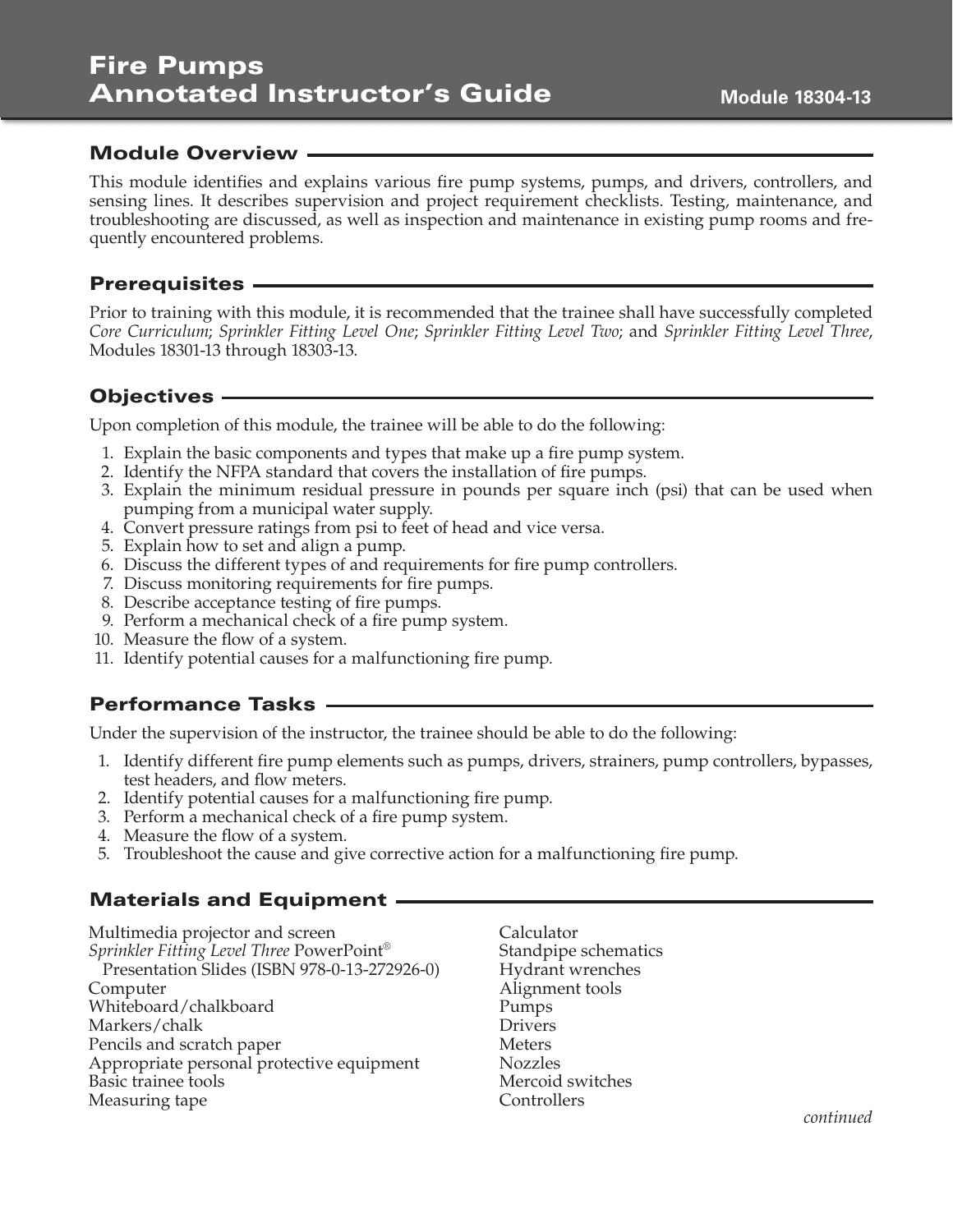*NFPA 20*  Flow meters Jockey pumps Eccentric suction reducers Concentric discharge increasers Pump casing relief valves Automatic air release valves Relief valves String and weight or other centrifugal device Centrifugal pump and rotor Horizontal split-case pump

Vertical in-line pumps Vertical turbine pumps Electric driver Pump performance curves Civil checklists Mechanical and electrical checklists Operating and maintenance manuals Various types of flow meters Copies of the Quick Quizzes\* Module Examinations\*\* Performance Profile Sheets\*\*

\* Located at the back of this module.

\*\* Single-module AIG purchases include the printed exam and performance task sheet. If you have purchased the perfect-bound version of this title, download these materials from the IRC using your access code.

## Safety Considerations

Ensure that trainees are equipped with appropriate personal protective equipment and know how to use it properly. This module may require that trainees visit job sites. Ensure that trainees are briefed on site safety policies prior to any site visits. This module requires trainees to work with fire pumps. Ensure all trainees are briefed on appropriate safety procedures.

## Additional Resources

This module presents thorough resources for task training. The following resource material is suggested for further study.

*NFPA 13*, Latest Edition. Quincy, MA: National Fire Protection Association. *NFPA 13D*, Latest Edition. Quincy, MA: National Fire Protection Association. *NFPA 20*, Latest Edition. Quincy, MA: National Fire Protection Association. *NFPA 70*, Latest Edition. Quincy, MA: National Fire Protection Association.

## Teaching Time For This Module

An outline for use in developing your lesson plan is presented below. Note that each Roman numeral in the outline equates to one session of instruction. Each session has a suggested time period of 2<sup>1</sup>/<sub>2</sub> hours. This includes 10 minutes at the beginning of each session for administrative tasks and one 10-minute break during the session. Approximately 40 hours are suggested to cover *Fire Pumps*. You will need to adjust the time required for hands-on activity and testing based on your class size and resources. Because laboratories often correspond to Performance Tasks, the proficiency of trainees may be noted during these exercises for Performance Testing purposes.

| Topic                                                       | <b>Planned Time</b> |
|-------------------------------------------------------------|---------------------|
| <b>Sessions I and II. Introduction to Fire Pump Systems</b> |                     |
| A. Introduction                                             |                     |
| B. Fire Pump Categories and System Functions                |                     |
| C. Rated Enclosure                                          |                     |
| D. Fire Pump System Elements                                |                     |
| E. Fire Pump Performance Requirements                       |                     |
| F. Fire Pump Alignment                                      |                     |
|                                                             |                     |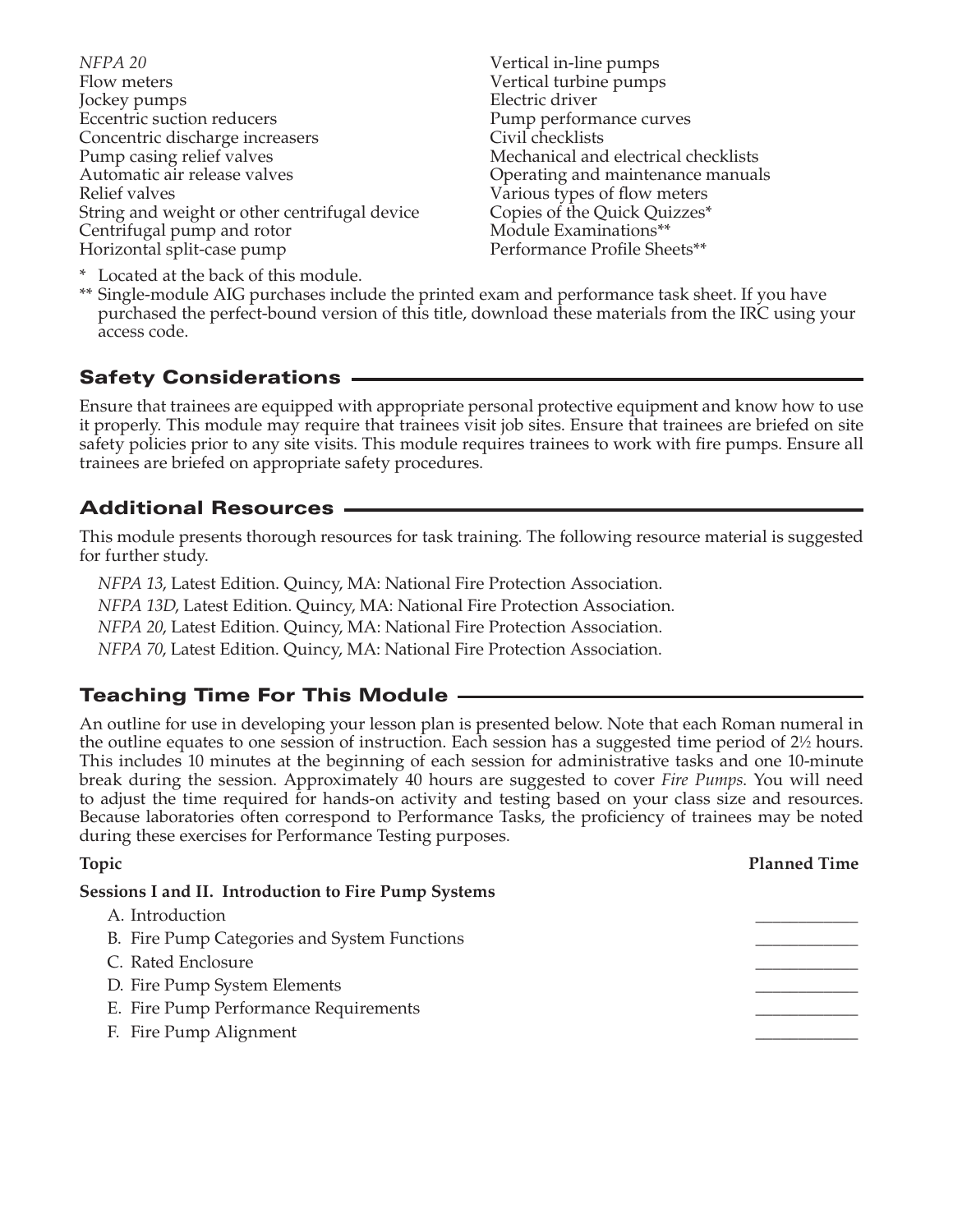## **Sessions III through V. Pumps and Drivers** A. Centrifugal Pumps B. Pump Types C. Driver History D. Driver Types (Electric, Gas, Diesel, Steam) E. Laboratory Have trainees practice identifying different fire pump elements. This laboratory corresponds to Performance Task 1. F. Pump Performance Curves **Sessions VI and VII. Controllers, Sensing Lines, and Supervision**  A. Controller Functions B. Cabinet Styles C. Controllers D. Starting Mechanisms E. Transfer Switches F. Sensing Controls G. Supervision **Session VIII. Project Checklists, Installation, and Startup**  A. Civil Checklist B. Mechanical and Electrical Checklists C. Environmental Issues D. Introduction to Pump Room Equipment **Sessions IX and X. Installation and Testing** A. The Test Header B. Flow Meters C. Pre-Startup Procedures D. Electric Fire Pump Checklist E. Laboratory Have trainees practice measuring the flow of a system. This laboratory corresponds to Performance Task 4. F. Diesel Fire Pump Installation Checklist G. Laboratory Have trainees practice performing a mechanical check of a fire pump system. This laboratory corresponds to Performance Task 3. **Sessions XI and XII. Periodic Maintenance and Troubleshooting**  A. Weekly Test Procedures B. Six-Month Preventive Maintenance C. Troubleshooting D. Laboratory Have trainees practice troubleshooting a system. This laboratory corresponds to Performance Task 5. **Sessions XIII through XV. Existing Pump Rooms**  A. Inspection of Existing Pump Rooms B. Frequently Encountered Problems C. Laboratory Have trainees practice identifying potential causes for a malfunctioning fire pump.

This laboratory corresponds to Performance Task 2.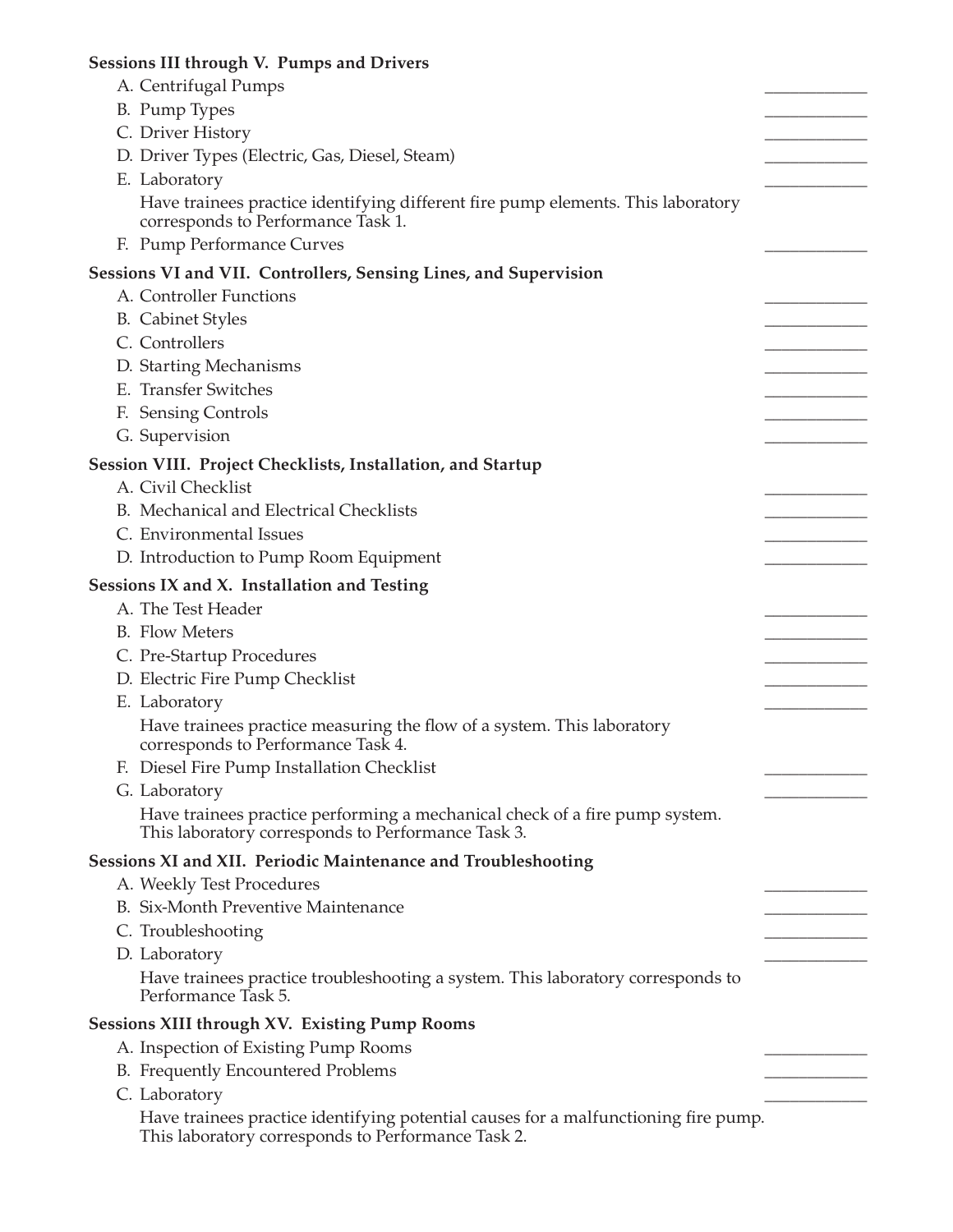#### **Session XVI. Review and Testing**

A. Module Review

- B. Module Examination
	- 1. Trainees must score 70% or higher to receive recognition from NCCER.
	- 2. Record the testing results on Training Report Form 200, and submit the results to the Training Program Sponsor.
- C. Performance Testing
	- 1. Trainees must perform each task to the satisfaction of the instructor to receive recognition from NCCER. If applicable, proficiency noted during laboratory exercises can be used to satisfy the Performance Testing requirements.
	- 2. Record the testing results on Training Report Form 200, and submit the results to the Training Program Sponsor.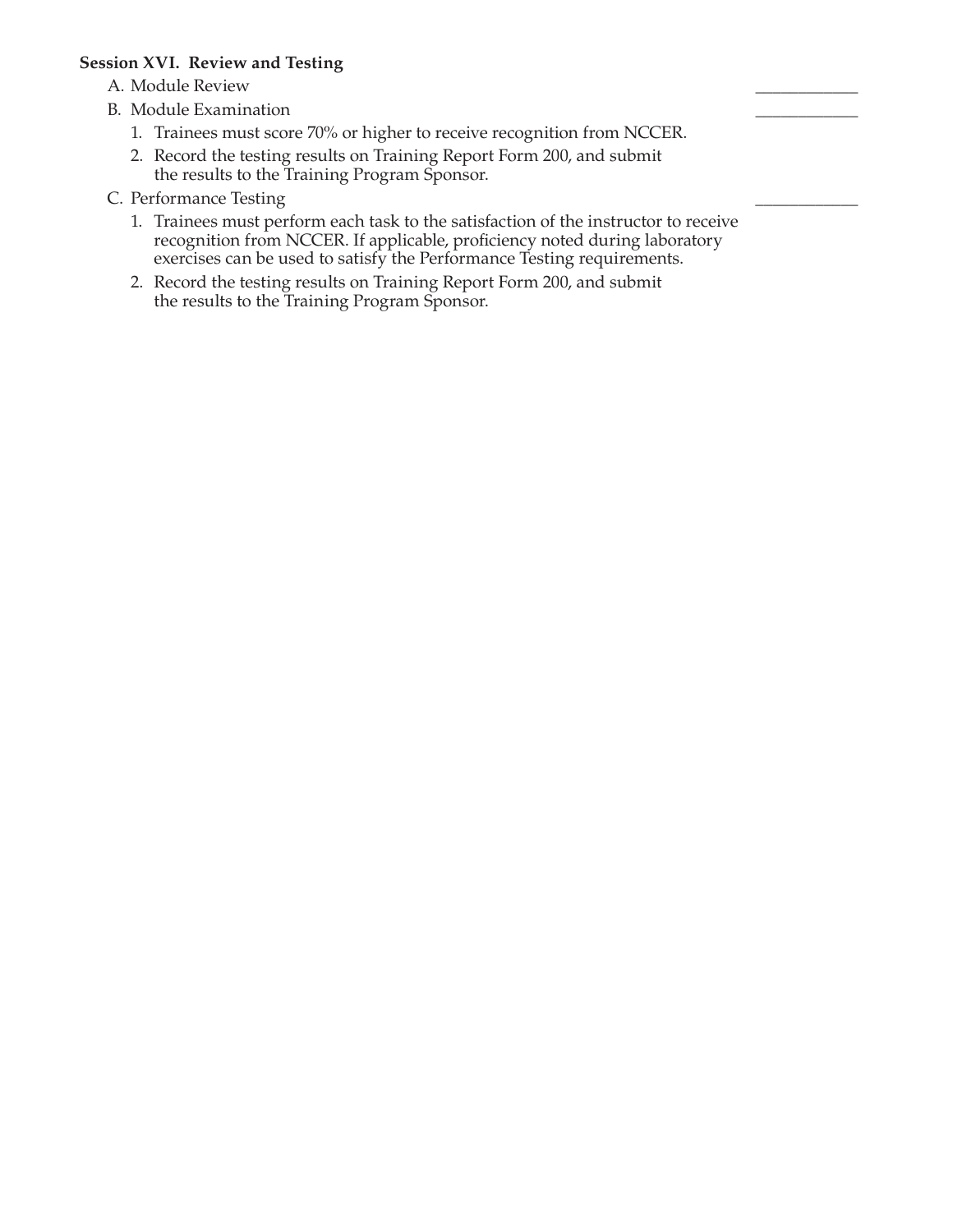#### Application-Specific Sprinklers and Nozzles Annotated Instructor's Guide **Module 18305-13**

## Module Overview

This module introduces special sprinklers and nozzles. It covers various types of sprinklers and nozzles and the area of coverage, positioning, and obstruction requirements.

## Prerequisites

Prior to training with this module, it is recommended that the trainee shall have successfully completed the *Core Curriculum*; *Sprinkler Fitting Level One; Sprinkler Fitting Level Two*; and *Sprinkler Fitting Level Three*, Modules 18301-13 through 18304-13.

## Objectives

Upon completion of this module, the trainee will be able to do the following:

- 1. Identify, describe, and explain application-specific sprinklers.
- 2. Explain areas of coverage, positioning, and obstruction requirements.
- 3. Select correct types of sprinklers based on occupancy and obstruction requirements.
- 4. Select proper escutcheon for recess sprinklers.
- 5. Identify and explain nozzles.
- 6. Describe different types of nozzles.
- 7. Size and install dry sprinklers.
- 8. Size and install an attic sprinkler.

## Performance Tasks

Under the supervision of the instructor, the trainee should be able to do the following:

- 1. Select correct types of sprinklers based on occupancy and obstruction requirements.
- 2. Select the proper escutcheon for recess sprinklers.
- 3. Size and install dry sprinklers.
- 4. Install an attic sprinkler on a swing joist so as to align with the pitch of the roof.

# Materials and Equipment

| Multimedia projector and screen              | Control mode specific application (CMSA)          |
|----------------------------------------------|---------------------------------------------------|
| Sprinkler Fitting Level Three PowerPoint®    | sprinklers                                        |
| Presentation Slides (ISBN 978-0-13-272926-0) | Early suppression fast response (ESFR) sprinklers |
| Computer                                     | Intermediate level sprinklers                     |
| Whiteboard/chalkboard                        | Dry sprinklers                                    |
| Markers/chalk                                | Hangers and supports                              |
| Pencils and scratch paper                    | Pipe                                              |
| Appropriate personal protective equipment    | Tools and supplies for installing sprinklers      |
| Basic trainee tools                          | Institutional sprinklers                          |
| Measuring tape                               | On-off sprinklers                                 |
| Calculator                                   | Attic sprinklers                                  |
| Extended coverage upright and pendent        | Combustible concealed space sprinklers            |
| sprinklers                                   | <b>Nozzles</b>                                    |
| Extended coverage sidewall sprinklers        | Copies of the Quick Quiz*                         |
| Residential sprinklers and manufacturers'    | Module Examinations**                             |
| literature                                   | Performance Profile Sheets**                      |
|                                              |                                                   |

\* Located at the back of this module.

\*\*Single-module AIG purchases include the printed exam and performance task sheet. If you have purchased the perfect-bound version of this title, download these materials from the IRC using your access code.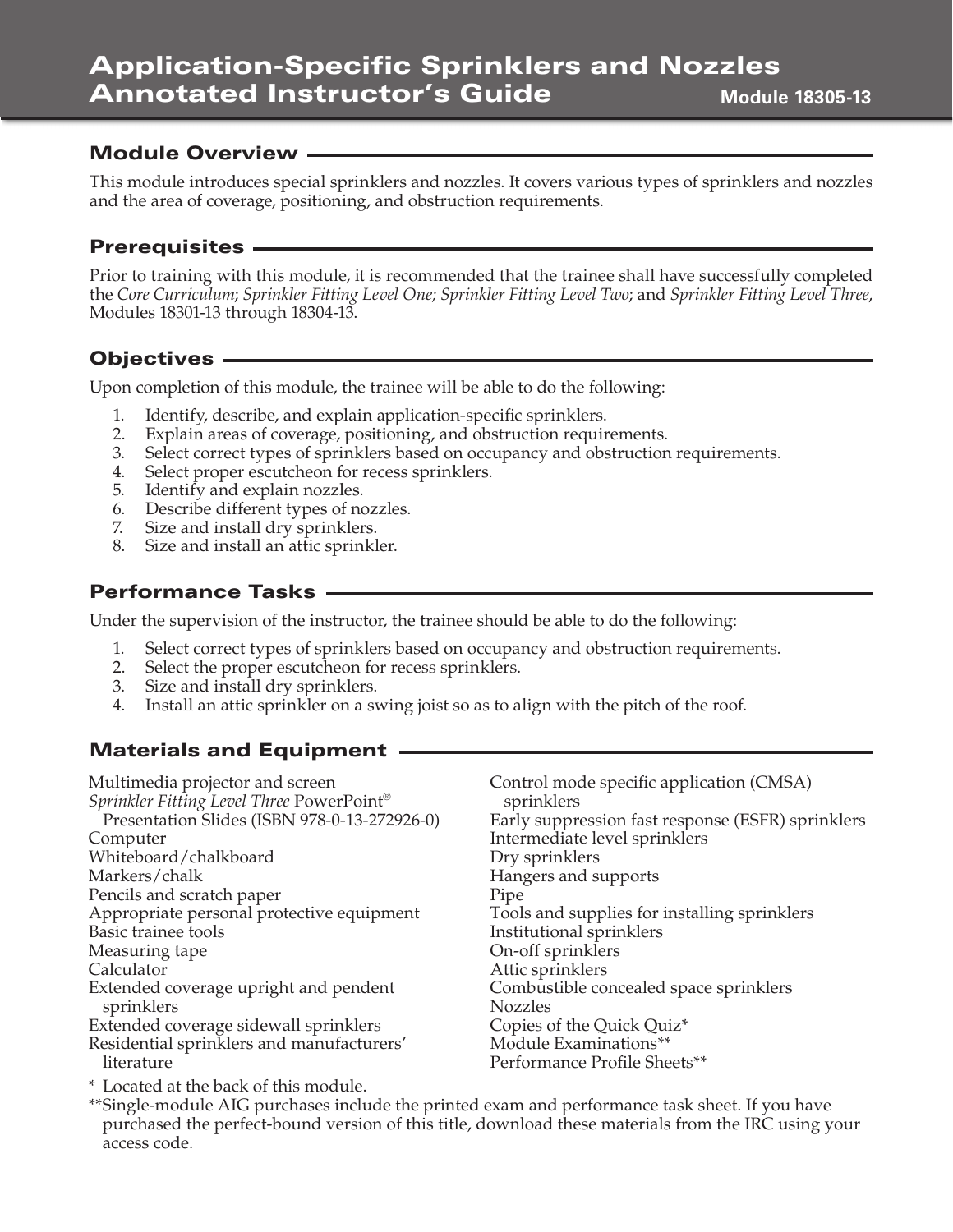## Safety Considerations

Ensure that trainees are equipped with appropriate personal protective equipment and know how to use it properly. This module may require that trainees visit job sites. Ensure that trainees are briefed on site safety policies prior to any site visits. This module requires trainees to work with sprinkler systems. Ensure all trainees are briefed on appropriate safety procedures.

## Additional Resources

This module presents thorough resources for task training. The following resource material is suggested for further study.

*Automatic Sprinkler Handbook*, Latest Edition. Quincy, MA: National Fire Protection Association.

*A Reference Guide to Automatic Sprinklers*, Latest Edition. Dallas, TX: American Fire Sprinkler Association.

*FM Global Approval Guide*, Latest Edition. Norwood, MA: FM Global.

*NFPA 13*, Latest Edition. Quincy, MA: National Fire Protection Association.

*NFPA 13R*, Latest Edition. Quincy, MA: National Fire Protection Association.

*NFPA 15*, Latest Edition. Quincy, MA: National Fire Protection Association.

*NFPA 16*, Latest Edition. Quincy, MA: National Fire Protection Association.

*NFPA 214*, Latest Edition. Quincy, MA: National Fire Protection Association.

*Underwriters Laboratories Fire Protection Equipment Directory*, Latest Edition. Northbrook, IL: Underwriters Laboratories Inc.

# Teaching Time For This Module

An outline for use in developing your lesson plan is presented below. Note that each Roman numeral in the outline equates to one session of instruction. Each session has a suggested time period of  $2\frac{1}{2}$  hours. This includes 10 minutes at the beginning of each session for administrative tasks and one 10-minute break during the session. Approximately 27<sup>1</sup>/<sub>2</sub> hours are suggested to cover *Application-Specific Sprinklers and Nozzles*. You will need to adjust the time required for hands-on activity and testing based on your class size and resources. Because laboratories often correspond to Performance Tasks, the proficiency of trainees may be noted during these exercises for Performance Testing purposes.

| Topic | <b>Planned Time</b>                                                                                                                                                    |  |
|-------|------------------------------------------------------------------------------------------------------------------------------------------------------------------------|--|
|       | Sessions I through IV. Introduction; Special Sprinklers                                                                                                                |  |
|       | A. Introduction                                                                                                                                                        |  |
|       | B. Extended Coverage Upright and Pendent Sprinklers                                                                                                                    |  |
|       | C. Extended Coverage Sidewall Sprinklers                                                                                                                               |  |
|       | D. Residential Sprinklers                                                                                                                                              |  |
|       | E. CMSA Sprinklers                                                                                                                                                     |  |
|       | F. Early Suppression Fast Response Sprinklers                                                                                                                          |  |
|       | G. Intermediate Level Sprinklers                                                                                                                                       |  |
|       | H. Laboratory                                                                                                                                                          |  |
|       | Have trainees practice selecting the correct type of sprinklers based on occupancy<br>and obstruction requirements. This laboratory corresponds to Performance Task 1. |  |
|       | I. Laboratory                                                                                                                                                          |  |
|       | Have trainees practice selecting proper escutcheon for recess sprinklers. This<br>laboratory corresponds Performance Task 2.                                           |  |